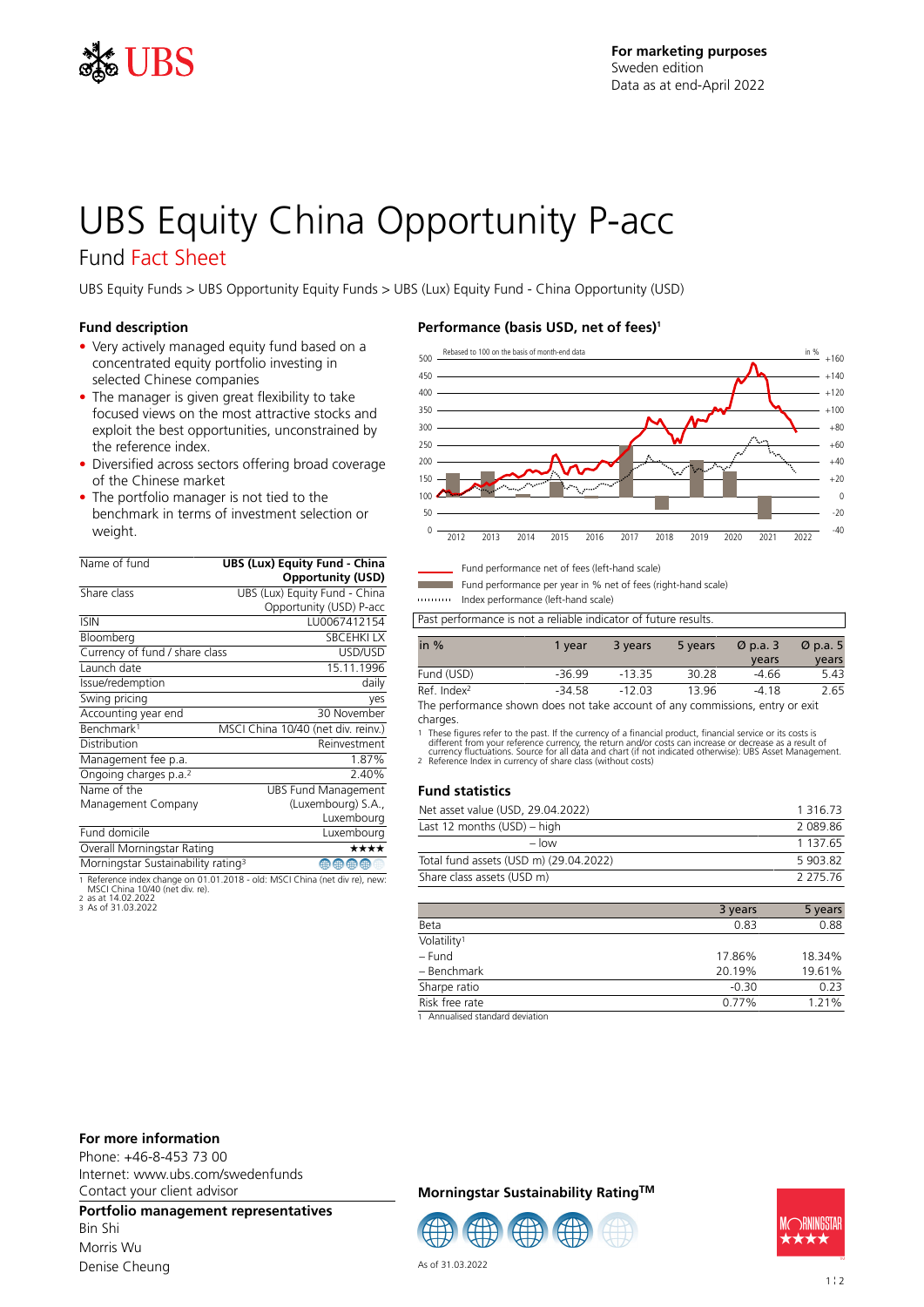# UBS Equity China Opportunity P-acc

#### **Sector exposure (%)**

|                           | Fund |
|---------------------------|------|
| <b>Financial Services</b> | 26.7 |
| Communication Services    | 21.2 |
| Consumer Staples          | 13.2 |
| Real estate               | 11.1 |
| Consumer Discretionary    | 10.8 |
| Health Care               | 9.3  |
| Industrials               | 2.5  |
| Information Technology    | 2.2  |
| <b>Materials</b>          | 1.9  |
| Utility                   | 0.7  |
| Energy                    | 0.0  |
| Others                    | 0.5  |

#### **10 largest equity positions (%)<sup>1</sup>**

|                                                  | Fund |
|--------------------------------------------------|------|
| Kweichow Moutai Co., Ltd.                        | 9.6  |
| <b>TENCENT HOLDINGS LIMITED</b>                  | 9.6  |
| NETEASE, INC.                                    | 9.5  |
| ALIBABA GROUP HOLDING LIMITED                    | 6.4  |
| Ping An Bank Co., Ltd.                           | 4.6  |
| Ping An Insurance (Group) Company of China, Ltd. | 4.6  |
| Hong Kong Exchanges and Clearing Limited         | 4.6  |
| CSPC PHARMACEUTICAL GROUP LIMITED                | 4.6  |
| China Merchants Bank Co., Ltd.                   | 4.6  |
| AIA Group Limited                                | 3.2  |
|                                                  |      |

1 This is not a recommendation to buy or sell any security

#### **Benefits**

Easy access to investment opportunities provided by a rapidly growing Chinese economy. Investors gain access to all classes of shares providing China equity exposure: A, B and H shares as well as Red Chips

Due to the significant deviation from the reference index, the fund offers the potential to outperform the reference index. Investors benefit from UBS being one of the few asset managers with a truly global investment platform

The experienced portfolio management team can leverage local investment expertise in the Chinese market via our joint venture UBS SDIC in China

#### **Risks**

UBS Opportunity Equity Funds invest in equities and may therefore be subject to high fluctuations in value. For this reason, an investment horizon of at least five years and corresponding risk tolerance and capacity are required. As these UBS Funds pursue an active management style, each Fund's performance can deviate substantially from that of its reference index. All investments are subject to market fluctuations. Every Fund has specific risks, which can significantly increase under unusual market conditions. The fund can use derivatives, which may result in additional risks (particularly counterparty risk).

Please note the following information about the Morningstar Ratings: @ 2022 Morningstar. All Rights Reserved. The information contained herein: (1) is proprietary to Morningstar and/or its content providers; (2) may not be copied or distributed; and (3) is not warranted to be accurate, complete or timely. Neither Morningstar nor its content providers are responsible for any damages or losses arising from any use of this information. Past performance is no guarantee of future results. For more detailed information about Morningstar's Sustainability, including its methodology, please go to: https://www.morningstar.com/content/dam/marketing/shared/Company/Trends/Sustainability/Detail<br>Documents/SustainabilityRatingMethodology2019.pdf?c

Please note that additional fees (e.g. entry or exit fees) may be charged. Please refer to your financial adviser for more details. Investors should read the Key Investor Information Document (KIID), Prospectus and any applicable local offering document prior to investing and to get complete information of the risks. Investors are acquiring units or shares in a fund, and not in a given underlying asset such as building or shares of a company. For a definition of financial terms refer to the glossary available at www.ubs.com/am-glossary.

For marketing and information purposes by UBS. UBS funds under Luxembourg law. Arrangements for marketing fund units mentioned in this document may be terminated at the initiative of the management company of the fund(s). Prospectuses, key investor information (KIID), the articles of association or the management regulations as well as annual and semi-annual reports of UBS funds are available in a language required by the local applicable law free of charge from UBS Asset Management, Regeringsgatan 38, 11153 Stockholm and online at www.ubs.com/funds. The product described herein aligns to Article 8 of Regulation (EU) 2019/2088 on sustainability-related disclosures in the financial services sector. Information on sustainability-related aspects pursuant to that regulation can be found on www.ubs.com/funds. The benchmark is the intellectual property of the respective index provider. The fund or the share class is neither sponsored nor endorsed by the index provider. The fund prospectus or supplemental prospectus contains the full disclaimer. Before investing in a product please read the latest prospectus and key investor information document carefully and thoroughly. Any decision to invest should take into account all the characteristics or objectives of the fund as described in its prospectus, or similar legal documentation. Investors are acquiring units or shares in a fund, and not in a given underlying asset such as building or shares of a company. The information and opinions contained in this document have been compiled or arrived at based upon information obtained from sources believed to be reliable and in good faith, but is not guaranteed as being accurate, nor is it a complete statement or summary of the<br>securities, markets or developments referred to in securities or other financial instruments mentioned in this document. Units of UBS funds mentioned herein may not be eligible for sale in all jurisdictions or to certain categories of investors and may not be offered, sold or delivered in the United States. The information mentioned herein is not intended to be construed as a solicitation or an offer to buy or sell any securities or related financial instruments. Past performance is not a reliable indicator of future results. The performance shown does not take account of any commissions and costs charged when subscribing to and redeeming units. If whole or part of the total costs to be paid is different from your reference currency, the costs may increase or decrease as a result of currency and exchange rate fluctuations. Commissions and costs have a negative impact on the investment and on the expected returns. If the currency of a financial product or financial service is different from your reference currency, the return can increase or decrease as a result of currency and exchange rate fluctuations. This information pays no regard to the specific or future investment objectives, financial or tax situation or particular needs of any specific recipient. Future performance is subject to taxation which depends on the personal situation of each investor and which may change in the future. The details and opinions contained in this document are provided by UBS without any guarantee or warranty and are for the recipient's personal use and information purposes only. This document may not be reproduced, redistributed or republished for any purpose without the written permission of UBS Asset Management Switzerland AG or a local affiliated company. Source for all charts (if not indicated otherwise): UBS Asset Management. A summary of investor rights in English can be found online at www.ubs.com/funds. More explanations of financial terms can be found at www.ubs.com/am-glossary.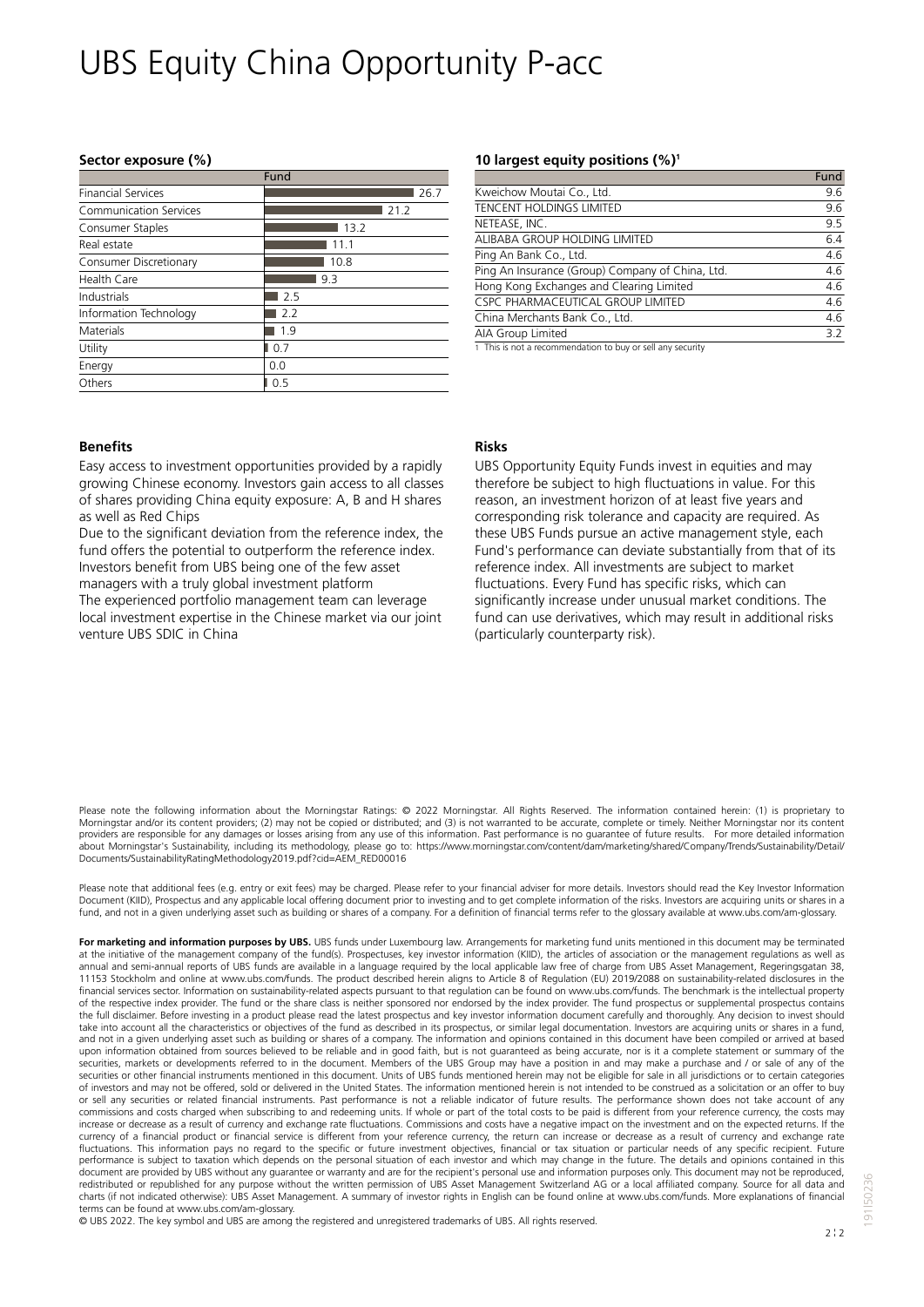# UBS Equity China Opportunity – ESG Report

#### **ESG Performance**

The fund seeks to select companies that focus on environmental, social, and/or governance topics. The following illustrations show the fund's performance against sustainability criteria that are either explicitly part of the fund's ESG objectives or are included in the investment process.

#### **Primary UBS AM sustainability approach applied**

| $\boxtimes$ Fxclusion | $\boxtimes$ ESG Integration | $\Box$ SI Focus |
|-----------------------|-----------------------------|-----------------|
| $\Box$ Impact         | ☑ Voting                    | ☑ Engagement    |

# **UBS ESG Consensus Score (Holding-weighted average (0-10))**



#### **ESG details of the top 10 equity positions**

| (in % of portfolio AuM <sup>1</sup> )               |      |                  |
|-----------------------------------------------------|------|------------------|
| Holding                                             | Fund | <b>ESG Score</b> |
| NETEASE, INC.                                       | 9.7  | 6.1              |
| Kweichow Moutai Co., Ltd.                           | 9.4  | 2.2              |
| TENCENT HOLDINGS LIMITED                            | 9.2  | 5.1              |
| ALIBABA GROUP HOLDING LIMITED                       | 6.1  | 4.0              |
| China Merchants Bank Co., Ltd.                      | 4.8  | 5.1              |
| CSPC PHARMACFUTICAL GROUP<br>LIMITED                | 4.7  | 6.0              |
| Hong Kong Exchanges and Clearing<br>I imited        | 4.6  | 6.8              |
| Ping An Insurance (Group) Company of<br>China, Ltd. | 4.5  | 5.1              |
| Ping An Bank Co., Ltd.                              | 4.3  | 4.5              |
| AIA Group Limited                                   | 3.4  | 7.3              |

1 This is not a recommendation to buy or sell any security

**ESG** is an abbreviation for Environmental, Social and Governance (factors). These factors are used to evaluate companies and countries on how advanced they are with respect to sustainability. Once sufficient data on these factors are available, they can be used to assess and compare assets and also to inform the investment process when deciding what assets to buy, hold or sell.

#### **Primary UBS AM sustainability approach applied**

Exclusion: Strategies that exclude securities from portfolios where they are not aligned to an investor`s values. Includes customized screening criteria.

ESG Integration: Strategies that integrate environmental, social and governance (ESG) factors into fundamental financial analysis to improve risk/return profile.

SI Focus: Strategies where sustainability is an explicit part of the investment guidelines, universe, selection and/or investment process

Impact: Strategies where the intention is to generate measurable environmental and/or social benefits ("impact")

# **Controversy check**

(in % of portfolio AuM<sup>1</sup> )



alongside the financial return.

Voting: Exercising shareholder rights by proxy voting on resolutions.

Engagement: (Pro-) actively entering in a dialogue with companies to influence material ESG topics.

**UBS ESG Consensus Score**: The UBS ESG Consensus Score is based on UBS-internal and independent external ESG data sources. The UBS ESG Consensus Score is industry-adjusted and is measured on a scale from 0 (lowest/worst score) to 10 (highest/best score).

**Controversy check**: Controversial Business Involvement exposure is the exposure to companies with a revenue share exceeding a certain threshold of the respective field (production).

Sources: Fund holding data: UBS Asset Management; MSCI ESG Research \*MSCI China 10/40 (net div. reinv.): see first page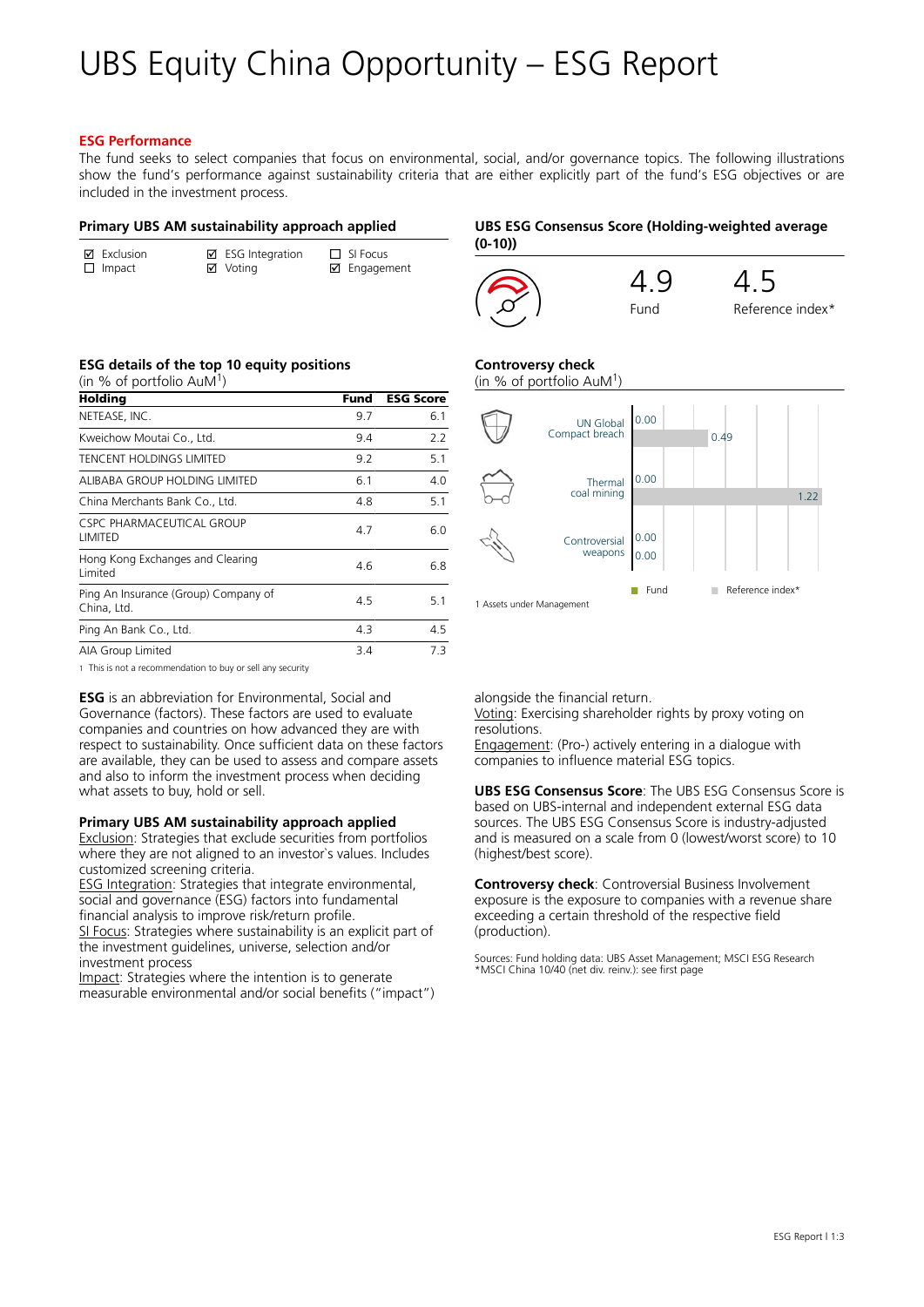# UBS Equity China Opportunity – ESG Report

### **ESG Transparency**

This page provides transparency on key sustainability metrics that may be of interest to investors but are not part of the fund's investment process. The following metrics inform investors more broadly on their exposure to selected ESG topics.

### **MSCI ESG Scores**

Holding-weighted average (0-10)

|               | 5.0<br>Fund | 4.6<br>Reference index* |
|---------------|-------------|-------------------------|
| Environmental | 6.0         | 5.5                     |
| Social        | 4.6         | 4.6                     |
| overnance     | 4.1         | 3.7                     |

### **External fund ratings**

| MSCI<br><b>FSG RATINGS</b> |                |        |   | BBB |     |
|----------------------------|----------------|--------|---|-----|-----|
| ccc                        | $\overline{B}$ | BB BBB | A | AA  | AAA |
| As of 31 01 2022           |                |        |   |     |     |



For more detailed information about<br>Morningstar's Sustainability, including its<br>methodology, please go to: https://<br>www.morningstar.com/content/dam/<br>marketing/shared/Company/Trends/<br>Sustainability/Detail/Documents/<br>Sustain

# **Weighted average carbon intensity**

(tCO2 equivalents per USD million in sales)



**MSCI ESG scores** are provided by MSCI ESG Research and are measured on a scale from 0 (lowest/worst score) to 10 (highest/best score). The score is based on the underlying company's exposure to industry-specific ESG risks and their ability to mitigate those risks relative to their peers. ESG scores are also shown a breakdown of the E, S and G scores, in reference to the different components that are considered for the Environmental, Social and Government pillars. The components are also rated on a scale of 0-10. Based on the individual E, S and G values, a weighted average can be calculated. This is dynamic and takes into account the direct changes of all underlying results, which affect the individual E, S and G values. The ESG Score measures the most financially significant environmental, social and governance risks and opportunities of companies. In addition, sectoral differences are taken into account through key industry specific ESG issues. This makes the ESG score a rather static measure, as the relative valuation of a sector remains constant over a longer period of time.

**UN Sustainable Development Goals (UN SDGs):** The 17 Sustainable Development Goals (SDGs), which are an urgent call for action by all countries - developed and developing - in a global partnership. We aggregate the 17 UN SDGs into 5 topics: Responsible products; Healthcare and well-being; Climate solutions; Water solutions; Recycling and waste

# **Revenues aligning with aggregated UN Sustainable Development Goals (UN SDGs)<sup>1</sup>** (in % of portfolio AuM<sup>2</sup> )



1 The difference between 100% and fund/reference index values results from companies<br>whose products and services revenues contribute more than 0% to one or more SDGs. In<br>some cases, the sum of all figures may exceed 100% A products and services from companies count toward more than one SDG. Assessment data provided by MSCI ESG Research. 2 Assets under Management

# **Carbon footprint**

(tCO2 per USD million invested)



management. These 5 topics are measured and shown based on their revenue exposure to Sustainable Impact Solutions reflecting the extent to which company revenue is exposed to products and services that help solve the world's major social and environmental challenges. Data provider: MSCI ESG Research

**MSCI ESG Fund Ratings\*\*** are designed to measure the Environmental, Social and Governance (ESG) characteristics of a fund's underlying holdings, making it possible to rank or screen mutual funds and ETFs on a AAA to CCC ratings scale. We leverage MSCI ESG Ratings for over 7,500 companies (approximately 14,000 total issuers including subsidiaries) and more than 650,000 equity and fixed-income securities globally to create ESG scores and metrics for approximately 36,000 multi-asset class mutual funds and ETFs globally.

\*\*MSCI ESG Research LLC's ("MSCI ESG") fund metrics and ratings (the "Information") provide environmental, social and governance data with respect to underlying securities within more than 31,000 multi-asset class mutual funds and ETFs globally. MSCI ESG is a Registered Investment Adviser under the Investment Advisers Act of 1940. MSCI ESG materials have not been submitted<br>to, nor received approval from, the US SEC or any other regulatory body. None<br>of the Information constitutes an offer to buy or sell, or a promoti recommendation of any security, financial instrument or product or trading strategy, nor should it be taken as an indication or guarantee of any future performance, analysis, forecast or prediction. None of the Information can be used to determine which securities to buy or sell or when to buy or sell them.